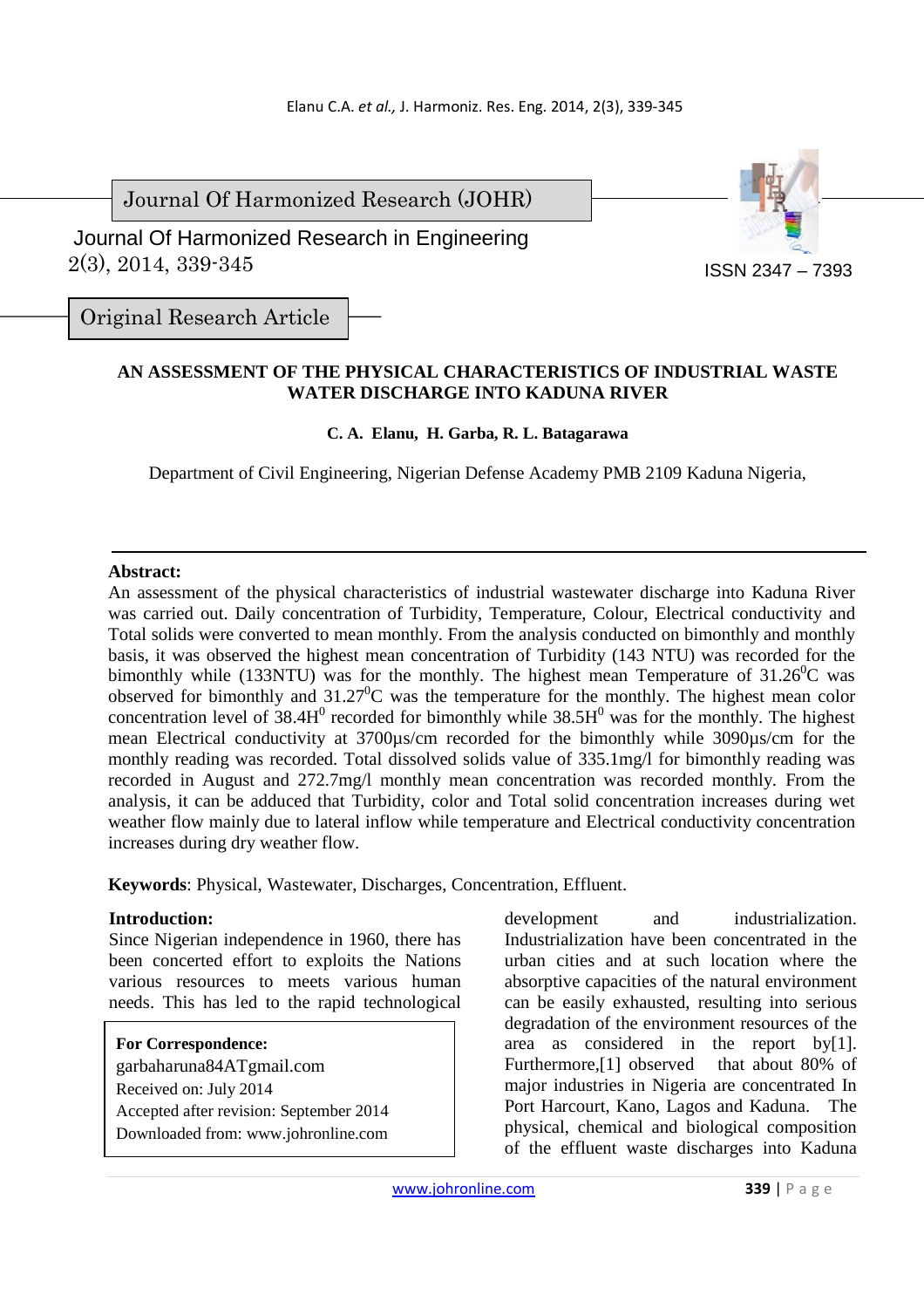river analyzed by [1] indicate that effluent from textile industry has high concentration of Chemical Oxygen Demand (COD), Biological Oxygen Demand (BOD), and color. The food and beverages industry discharges have high BOD,COD and solid waste, while the petrochemical effluent have high level of oil and grease, COD and a low BOD. According to a report by [2], the industries in Kaduna discharges over 500m<sup>3</sup>/d of untreated effluent into the Kaduna River. This has led to massive pollution of both surface and groundwater resources, attesting to the assertion by [3] that wastewater pollution has always been a major problem throughout the world. Also, according to the report by [4], that globally, the effluent that are discharge from wastewater treatment systems represent one of the largest source of pollution.[4] Suggested that wastewater treatment should be a vital component of any community and that the processes of wastewater treatment can be categorized into chemical and biological.[5] investigated the effectiveness of immobilized cells of *F oxysporium* in the treatment of textile effluent as well as bio sorption of heavy metals from textile wastewater discharge into Kaduna River. Kaduna is none of the few industrialized cities in Nigeria with over ninety two (92) industries out of which twenty seven are classified as wet effluent discharges. The aim of this research is to characterize the physical parameters and their concentration and also to suggest possible ways handling it.

#### **The Study Area**

The global location of Kaduna State is

between Latitudes 90 and 140 North of the equator and Longitudes 70 and 100 East of Greenwich meridians. It occupies a landmass of about 70,210 square kilometers on the map of Nigeria as contained in Nigeria Arts and Culture Directory Project (NACD) report. The topography is that of undulating plateau.

### **Climate**

Kaduna State has two distinct seasons. The dry season last from November to mid-April while the rainy season which is cool last between 5-6 months starting from mid-April. The states extents from the tropical grassland known as Guinea Savana to Sudan Savana. The vegetation is thick and grasses about 3.6 meter tall with big trees which grow shorter towards the Sudan Savana.

#### **Relief**

The Kaduna River flowing from East to West through the state drains an area of 65,000 square kilometers and is characterize by its steep slopes and fast floods. Kaduna River is the only major water sources in Kaduna state and has its sources in the highland around the Jos plateau; it is however fed by many tributaries and in turn runs into many smaller rivers.

Effluents from industrial discharges were collected at the following locations: Kudenda Drain (KD), Makera Drain (MD), Kaduna North Water Works (KNWW), Kabala West (KW), Kaduna South Water Works (KSWW), and River Kaduna Bye-Pass Bridge (RKBB). The analysis of samples at KNWW located upstream of the industrial area serves as control. The sampling points are shown in Fig 1.



 www.johronline.com **340** | P a g e Fig 1 Sampling Locations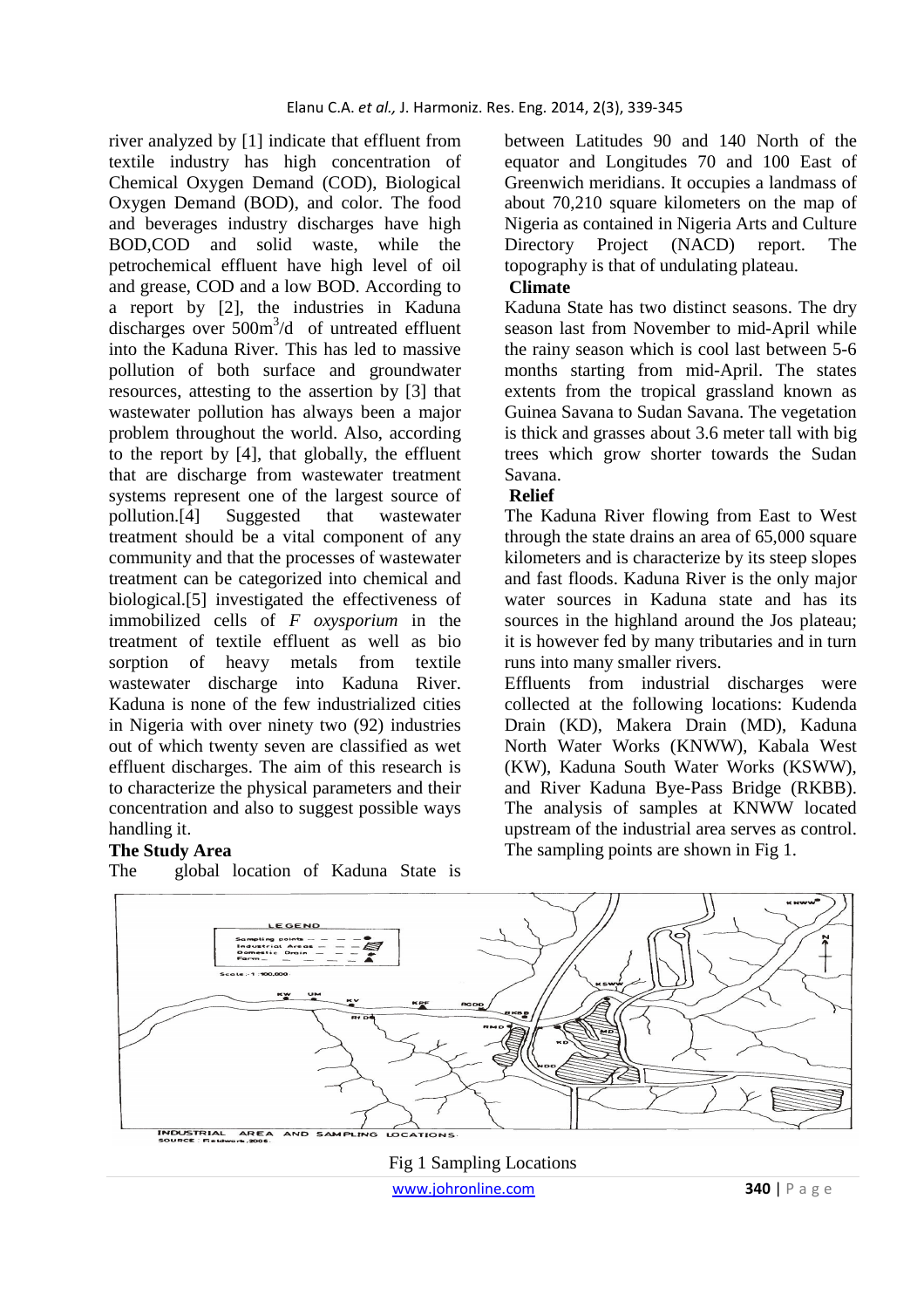# **Materials and Method**

The process of sampling of the wastewater for analysis involves the following;

- 1) Plastic transparent containers (1 litre/parameter) thoroughly washed and sterilized using Ultraviolent (UV) light.
- 2) The plastic containers were clearly labelled for identification
- 3) The collected samples were kept cool in an insulated container and taken to the laboratory for analysis
- 4) The samples were collected at mid-stream where complete mixing is assumed to have taken place.

The procedure of the sampling involves dipping the container downward below the surface of water to about 300mm the container was filled to capacity and stoppered.

The following physical characteristics (parameters), color, temperature, electrical conductivity, turbidity and total solids were analyzed based on the Standard Methods of Examination of Water and Wastewaters [6].

The following apparatus and glassware's were used for the analysis;

Turbid meter: HACH Model 2100A

Lovibond Comparator with Color disc/cells: AOCS- Tintometer colour 0.3R

pHMeter, Thermometer (EL 82-5243): pH Model 292k2 manufactured by PYE England, Thermometer manufactured by Gallenkamp England

Conductivity Meter

Evaporating dish (EL 82-1970), Water bath (Constant temperature JULABO U3), Oven (GENLAB, EL 78-1215), Desiccators IS 6128, Analytical Balance (ADA 189), Graduated Cylinders, Dish Tongs, Gooch Crucibles, Filter (EL 82-7861), Vacuum Pumps, Crucible tongs (EL 82-3320), Forceps Smooth-tipped.

Glass wares Beakers, Burette, Pipette (EL 82- 1240), Conical Flask, Calibrated Cylinders, Funnel, and Evaporating Dish. All manufactured by Wheaton USA, Peterson Candy International and Borosilicate England.

# **Methods**

**i. Turbidity** 

## **Procedure**

1. Switch on the turbid meter and allow to warm for 10 minutes.

- 2. Pour water sample into one cell and compare with the standard cell provided.
- 3. The standard cell, which closely march the water sample, is used to calibrate the turbid meter.
- 4. The standard cell placed with water sample was inserted and then covered with the black cell.
- 5. The turbidity value was recorded in NTU.

### **ii. Temperature**

### **Procedure**

- 1. Switch on the pH meter and preset to the temperature mode.
- 2. Distilled water was poured into a beaker and used to rinse the probes.
- 3. Sample water was poured into the second beaker to a mark of 100ml
- 4. Probe was then dipped into the sample water and the reading recorded in oc.

# **iii. Colour**

#### **Procedure**

- 1. One of the cells was filled with distilled water to the mark and placed in the left side of the comparator.
- 2. The second cell was filled to the mark and placed on the right side of the comparator.
- 3. The colour disc was slided and rotated until a colour march facing the direction of the source of light.
- 4. From the eye-piece of the comparator, the reading was taken from the lower light angular hole and the number on the disc recorded in Hazen unit.

### **iv. Electrical conductivity**

### **Procedure**

- 1. Rinse beakers with distilled water
- 2. Fill one beaker with distilled water and fill the second beaker with the sample water.
- 3. Rinse the electrodes with distilled water.
- 4. Dip electrodes in water sample and record the electrical conductivity value in µs/cm.

### **v. Total Solids (Dissolved and Suspended) -Dissolved Solids**

### **Procedure**

- 1. Clean the evaporating dish and dry in an oven at 100oC for 20 minutes
- 2. Remove and cool the evaporating dish in a desiccator for 30 minutes and then weigh the empty dish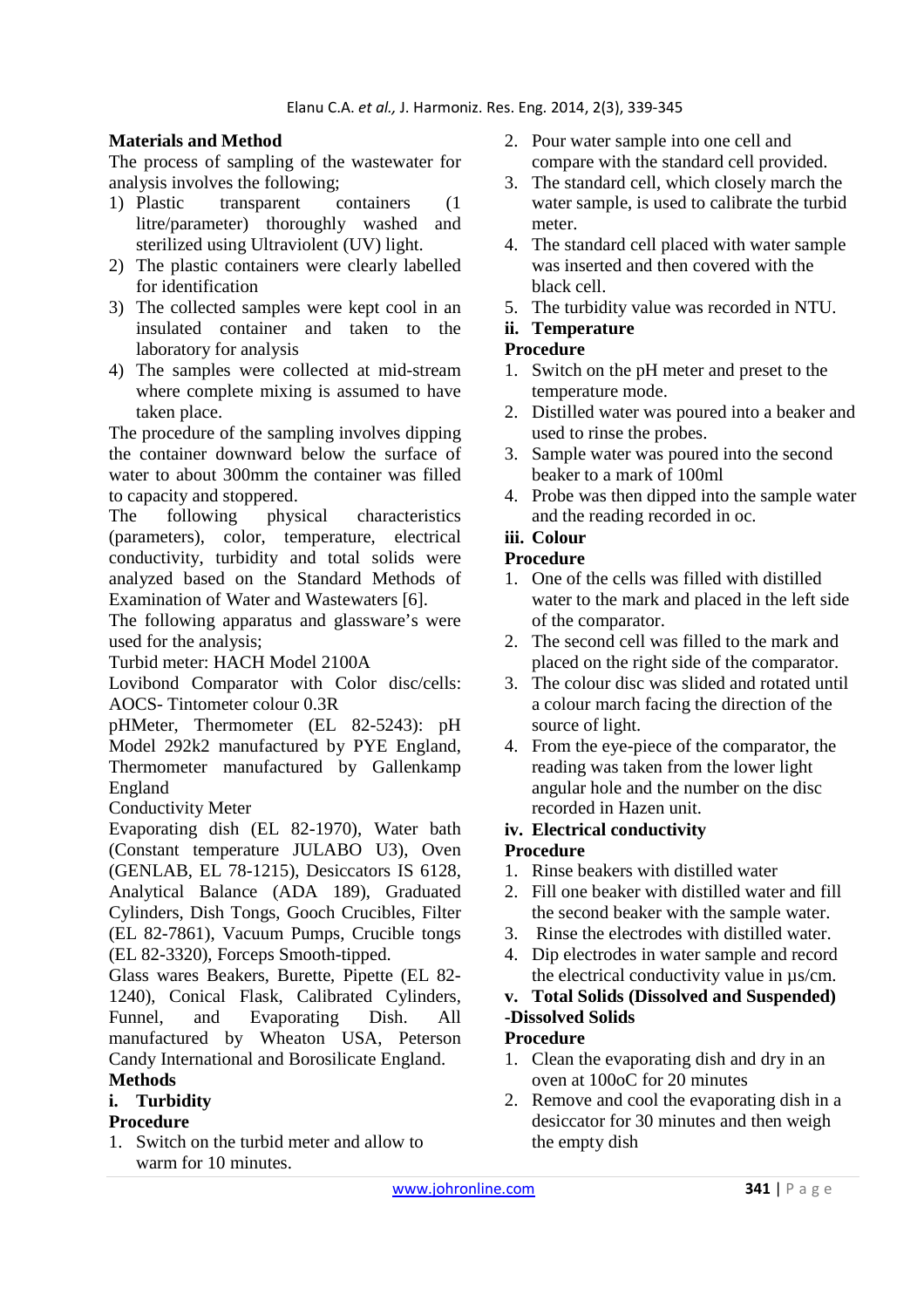- 3. Pour 50ml of effluent in the evaporating dish, heat until all the water dries up
- 4. Transfer the evaporating dish to the oven to dry completely at 100oC for 20 minutes
- 5. Remove dish and cool in a desiccator, then weigh with residue

The Dissolved Solid is the difference between the dish weighed with residue (dr) and the weighed empty dish (de).  $(dr - de)mg/1$ 

### **-Suspended Solids**

### **Procedure**

- 1. Dry the filter paper in an oven at 100oC for 20 minutes
- 2. Cool the filter paper in a desiccator for 30 minutes

#### **Results and Discussions Turbidity**

The highest mean concentration is recorded in September at 143NTU for Series 1 and in March at 145NTU for Series 2. The sampling points in September are at the Kudenda Village (KV), with the daily concentration of 182NTU for Series 1. However, in March, the sampling point is at the Makera (MD), with the daily concentration of 44NTU for Series 2.

April and February recorded the lowest mean concentration of 38.8NTU and 38.4NTU for Series 1 and Series 2 respectively. The Kaduna North Water Works (KNWW) recorded the lowest daily concentration of 26NTU in April and in February with the daily concentration of 28NTU, for Series 1 and Series 2 respectively.

### **Temperature**

The highest mean temperature is recorded in the month of May at  $31.26^{\circ}$ C for Series 1 and in April 31.27°C for Series 2. In May, the Kakuri Drain (KD) recorded the highest daily temperature of  $44^{\circ}$ C for Series 1. In April, the Kakuri Drain (KD) also recorded the highest daily temperature of  $45^{\circ}$ C for Series 2.

The lowest mean temperature is recorded in October at  $24.76^{\circ}$ C and  $23.9^{\circ}$ C for both Series 1 and Series 2. The sampling points with the lowest daily temperature are the Kaduna North Water Works (KNWW), with  $23^{\circ}$ C for both Series 1and Series 2 and at the also Kabala West (KW), with  $23^{\circ}$ C for Series 2.

### **Colour**

The highest mean colour concentration is recorded in April, with the concentration level

- 3. Weigh filter paper as initial reading
- 4. Fold the filter paper to funnel shape and put in a funnel
- 5. Filter 50ml of the water sample
- 6. Oven dry the filter paper with residue at 100oC for 20 minutes
- 7. Cool filter paper with residue in a desiccator for 30 minutes
- 8. Weigh the filter paper with residue as the final reading

The Suspended Solids is the difference between the final (filter + sample) reading fs and the initial (filter) f reading.  $(fs - f)$  mg/l

**Total Solids** therefore is the summation of the Dissolved Solids and the Suspended Solids mg/l of 38.4H<sup>o</sup>for Series 1 and in February, 38.5H<sup>o</sup>for Series 2. The sampling point for this daily concentration in April, is at the Kakuri Drain (KD), with  $87H^{\circ}$  for Series 1. The sampling point for the daily concentration in February, is at the Kakuri Drain (KD), with  $27.4H<sup>o</sup>$  for Series 2.

The lowest mean colour concentration is recorded in July, with 28H<sup>°</sup> for Series 1 and  $91H<sup>o</sup>$  for Series 2. The sampling point for this daily concentration is at the Kaduna North Water Works (KNWW), with  $58H<sup>o</sup>$  for Series 1 and 53H° for Series 2.

#### **Electrical Conductivity**

The highest mean electrical conductivity is recorded in February at 3700µs/cm for

Series 1 and in January at 3090µs/cm for Series 2. The sampling point for the daily concentration in February is at the Kakuri Drain (KD), with 6980µs/cm for Series 1, and in January, at the Makera Drain (MD), with 4960µs/cm for Series 2.

The lowest mean electrical conductivity is recorded in September with 638µs/cm for Series 1 and 626.8µs/cm for Series 2. The lowest concentration occurred at the Kaduna North Water Works (KNWW), with 351µs/cm for Series 1 and 354µs/cm for Series 2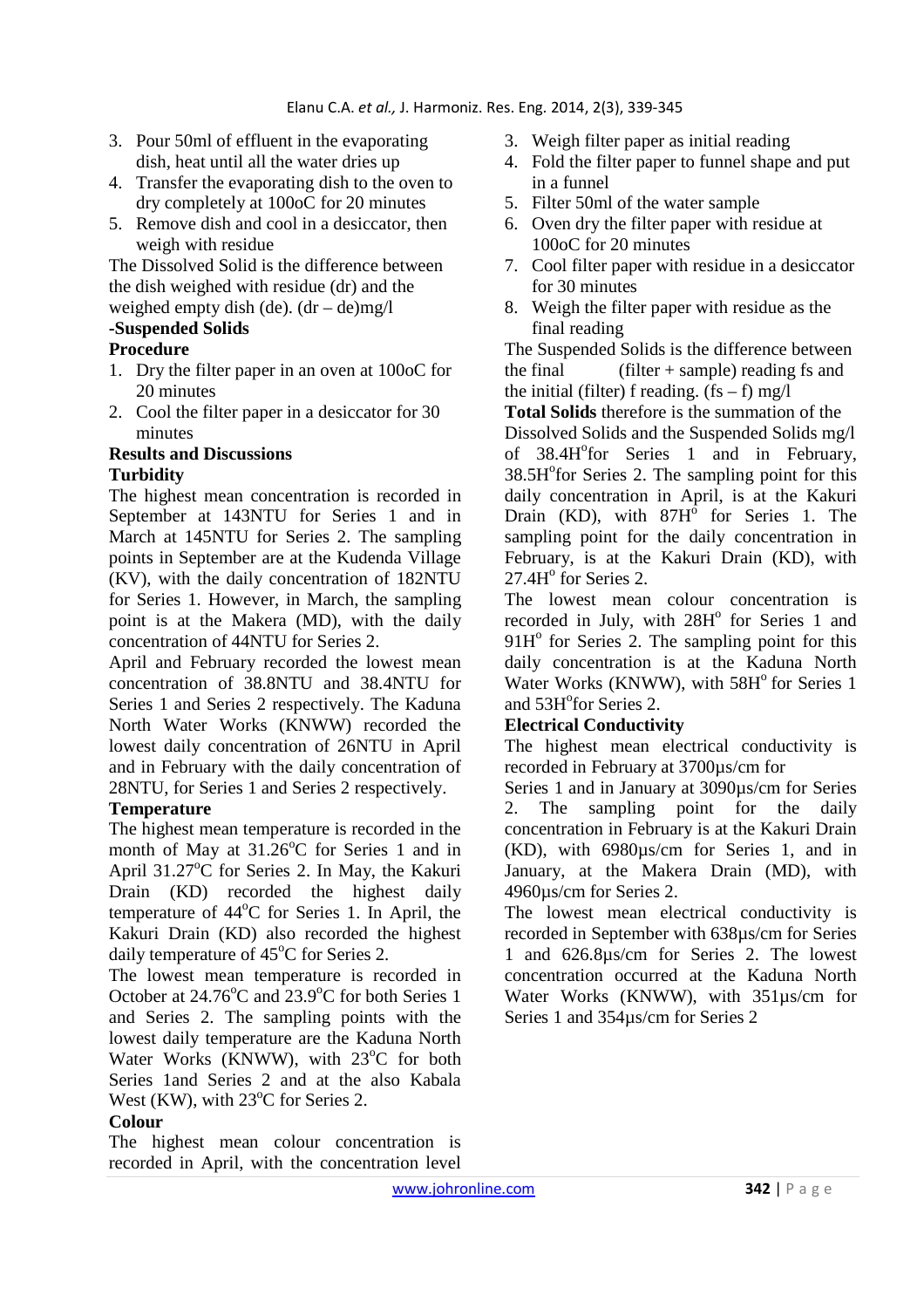| PARAMETER                             |                |       |            |            |            |            |             |       |            |             |       |            |            |
|---------------------------------------|----------------|-------|------------|------------|------------|------------|-------------|-------|------------|-------------|-------|------------|------------|
| PHYSICAL CHARACTERISTICS              | Series         | JAN   | <b>FEB</b> | <b>MAR</b> | <b>APR</b> | <b>MAY</b> | <b>JUNE</b> | JULY  | <b>AUG</b> | <b>SEPT</b> | OCT   | <b>NOV</b> | <b>DEC</b> |
| <b>Turbidity NTU</b><br>Bimonthly     | $\mathbf{1}$   | 40.6  | 42         | 35.739     | 38.8       | 47.8       | 54.1        | 118.4 | 121.6      | 143.1       | 116.5 | 62.2       | 39.7       |
| Monthly                               | $\overline{2}$ | 38.5  | 38.4       | 31.65      | 39         | 39.9       | 53.1        | 116.6 | 118.1      | 133.3       | 106.3 | 60.2       | 39.7       |
| Temperature °CBimonthly               | 1              | 28.5  | 29.05      | 29.98      | 30.57      | 31.26      | 28.66       | 27.65 | 26.91      | 25.95       | 24.76 | 27.1       | 28.5       |
| Monthly                               | $\overline{2}$ | 29.12 | 29.35      | 30.89      | 31.27      | 30.35      | 28.9        | 27.52 | 26.87      | 25.75       | 23.9  | 26.6       | 28.8       |
| Colour H°Bimonthly                    | 1              | 30.9  | 37.4       | 35.4       | 38.4       | 33.6       | 31.6        | 28    | 27.58      | 28.1        | 30.6  | 30.16      | 29.36      |
| Monthly                               | $\overline{2}$ | 33.1  | 38.5       | 37.9       | 33.9       | 32.5       | 31.2        | 27.4  | 28.7       | 27.9        | 29.4  | 30.1       | 29.7       |
| Elect. Conductivity<br>us/cmBimonthly | 1              | 3025  | 3700       | 2939       | 2805       | 2713       | 2196        | 1002  | 711.4      | 638         | 688.5 | 689.1      | 2312       |
| Monthly                               | $\overline{2}$ | 3090  | 2898       | 2851       | 2559       | 2525       | 2239        | 965.4 | 710.9      | 626.8       | 683.8 | 686        | 2324.2     |
| Total Solids mg/lBimonthly            | 1              | 229.7 | 272.3      | 242.6      | 210        | 215.5      | 231.7       | 221   | 335.1      | 187.6       | 206.9 | 227.5      | 241.6      |
| Monthly                               | $\overline{2}$ | 238.8 | 252.1      | 272.7      | 213.9      | 219.7      | 234.1       | 237.2 | 239.8      | 191.5       | 194.4 | 222.5      | 250.8      |



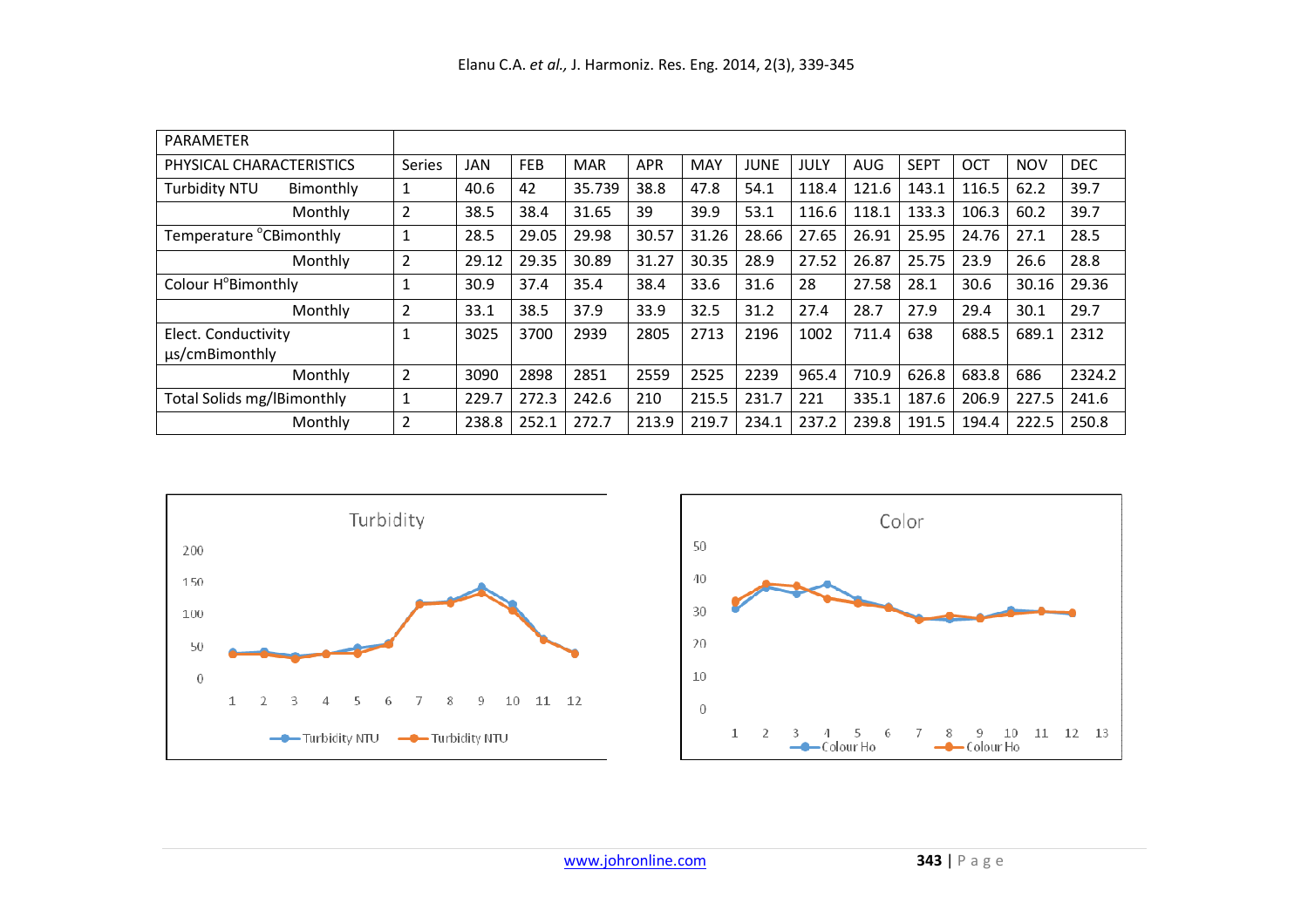